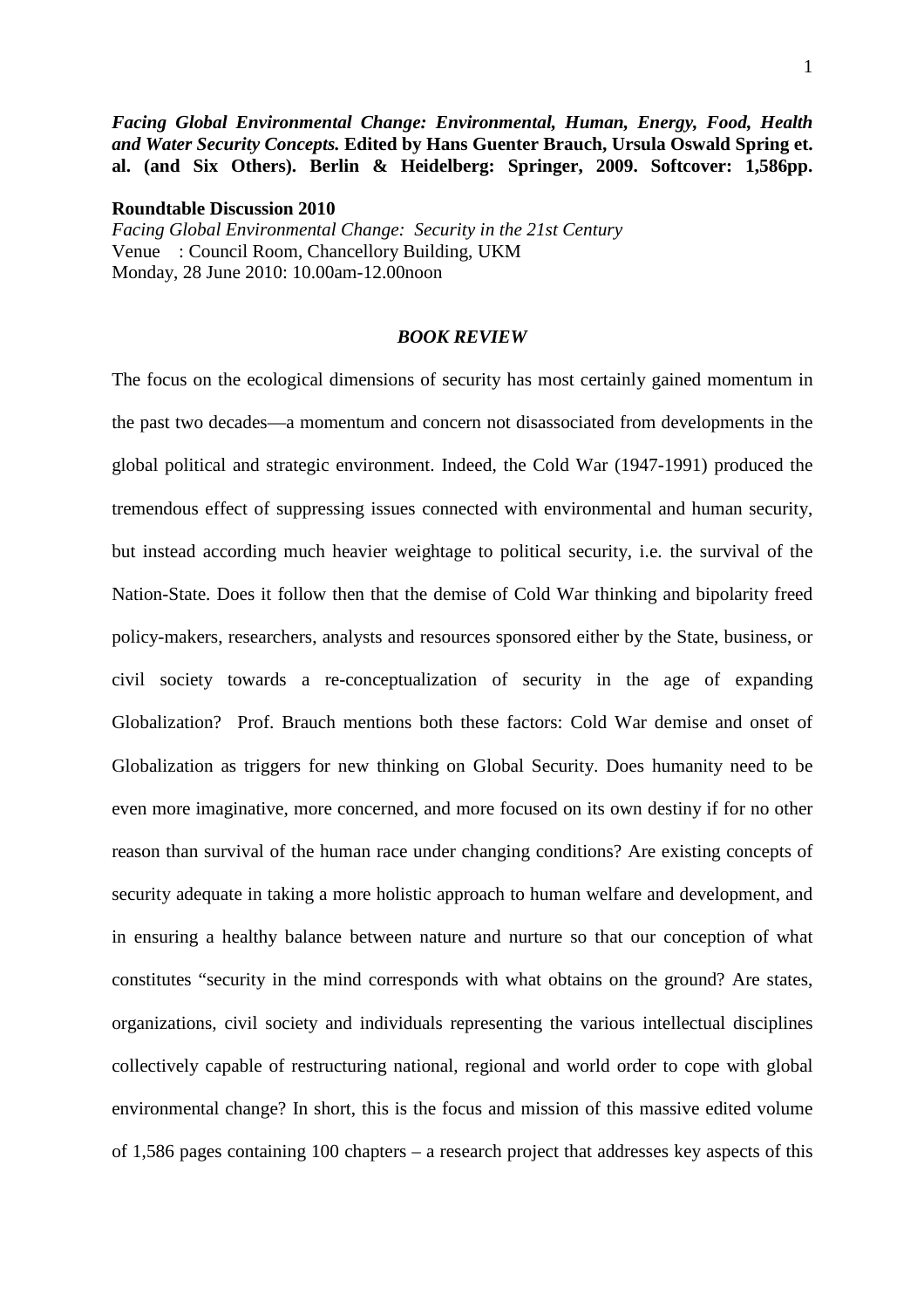critical subject: environment, human, energy, food, health and water security. We are indeed privileged to have with us, two principal editors out of eight, i.e. Prof. Hans Guenter Brauch of the Free University of Berlin, and Prof. Ursula Oswald Spring of the National Autonomous University of Mexico.

 In reviewing this monumental work, although the contributions cover major continents and regions such as Asia, the Middle East, Africa, Eurasia, and Latin America, given the time constraints, I can only focus on some of the more salient aspects of the research that also have direct relevance and application to our own region of Southeast Asia. However, before I comment on the chapter by Zarina Othman on Southeast Asia, let me make a few remarks about the conceptual framework and geographic coverage of this project. Chapter 4 by Hans Guenter Brauch in a very important sense, contextualizes the entire discourse on global environmental change. The critical question raised is "what" or " who" decides that environment has a security component and that it should be addressed politically? Evidently, the role of the State in "securitization" is crucial to the kind of attention and support that researchers can marshal in pursuit of what they consider to be empirical research. Pointedly, Brauch cites Ole Waever's article, "The Changing Agenda of Societal Security" (2008), where Waever claims that what constitutes security is an open, empirical, political and historical question: who manages to securitize what under what conditions and how? And not least, what are the effects of this? How does the politics of a given issue change from being a normal political issue to becoming ascribed the urgency, priority and drama of 'a matter of security'? (Brauch: 70). Indeed, Waever's claim raises the relevance of the realist theory of international relations which privileges state actors in defining and promoting 'national security', and by extension, 'regional and international security'.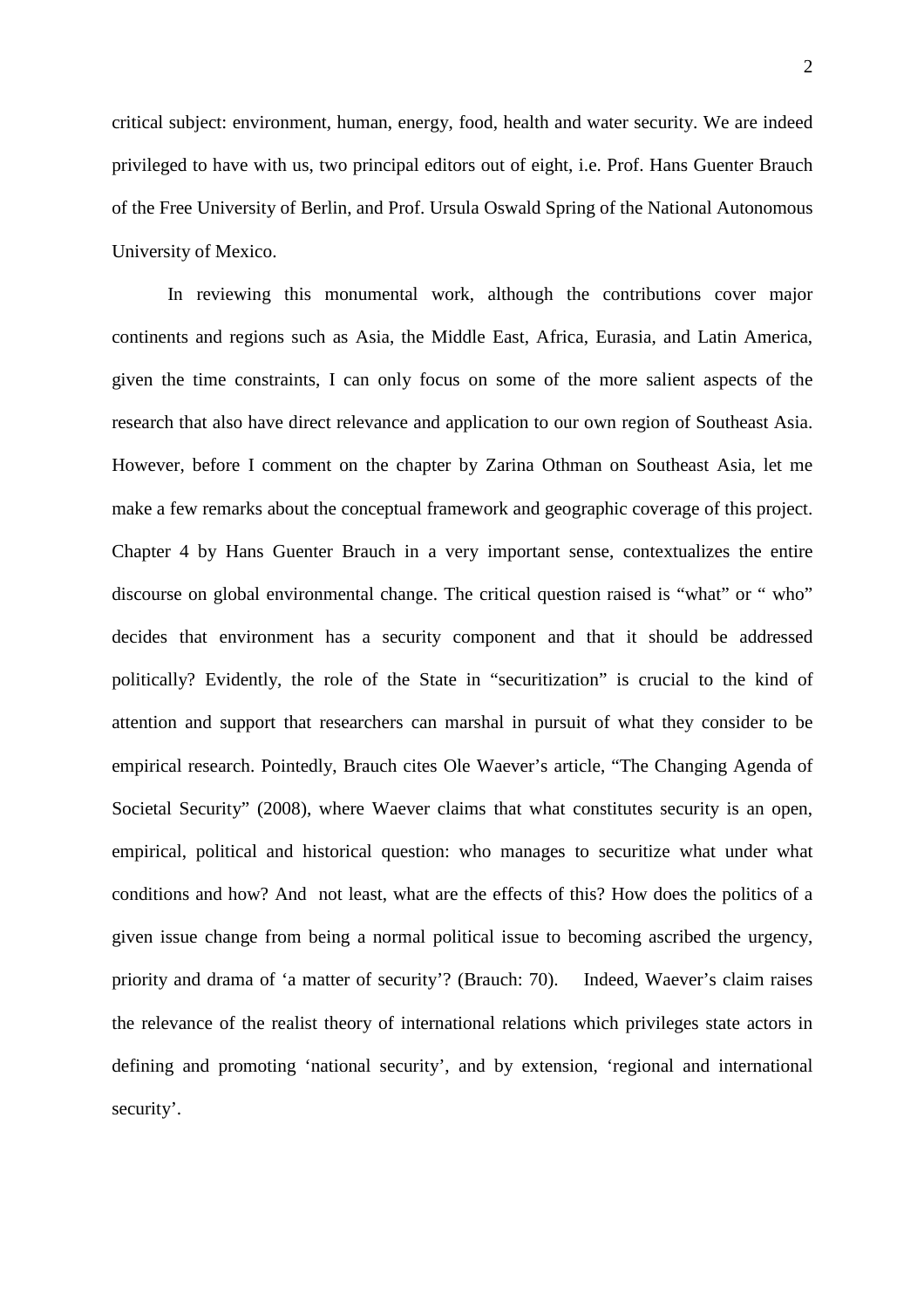Looking at the multitude of issues that can be so "securitized', the edited volume brings within the purview of global environmental change (a) the relevance of knowledge systems to ecological security (Ch. 63 by P.S. Ramakrishnan, (b) the relationship between conflict and environment as in the Caucasus, discussed by Vicken Cheterian (Ch. 71), global health security and the role of international organization by Rodier and Kinhauser (Ch. 37), the politics of energy security in Central Asia by Gareth M. Winrow (Ch. 30), and the growing importance of water to the security discourse – a total of 18 chapters discussed under Part VII of this volume. On this score, the issue of water security definitely rings a bell – not only in the Middle East where Israel's dire need for water security underscores its reluctance to return the occupied Golan Heights to Syria -- but also closer to home with respect to the Malaysia-Singapore relationship. In the latter case, the island republic's search for security has hinged on the stability of water supply provided by Malaysia under two Water Agreements up until 2061. Of late, Singapore and Malaysia have tried to "desecuritize" water to smoothen often bumpy bilateral relations by focusing instead on political and economic cooperation, if need be, within the framework of ASEAN. This leads me to a brief discussion of Zarina Othaman's chapter (Ch. 79) on "Human Security Concepts, Approaches and Debates in Southeast Asia".

 In Southeast Asia, the lead role taken by the Association of Southeast Asian Nations (ASEAN) on various issues pertaining to regional order, security and development, is highly indicative of the persisting primary role of the state as the referent point of security. Given the character of the international system which still privileges the Nation-State as the primary actor, it is difficult to conceive how any other group, organization or institution can effectively displace the State in providing this commodity called "security". As Zarina rightly observes, ASEAN states still accord high priority to the internal dimensions of security, i.e. political, economic, and social security stemming from an agenda largely set by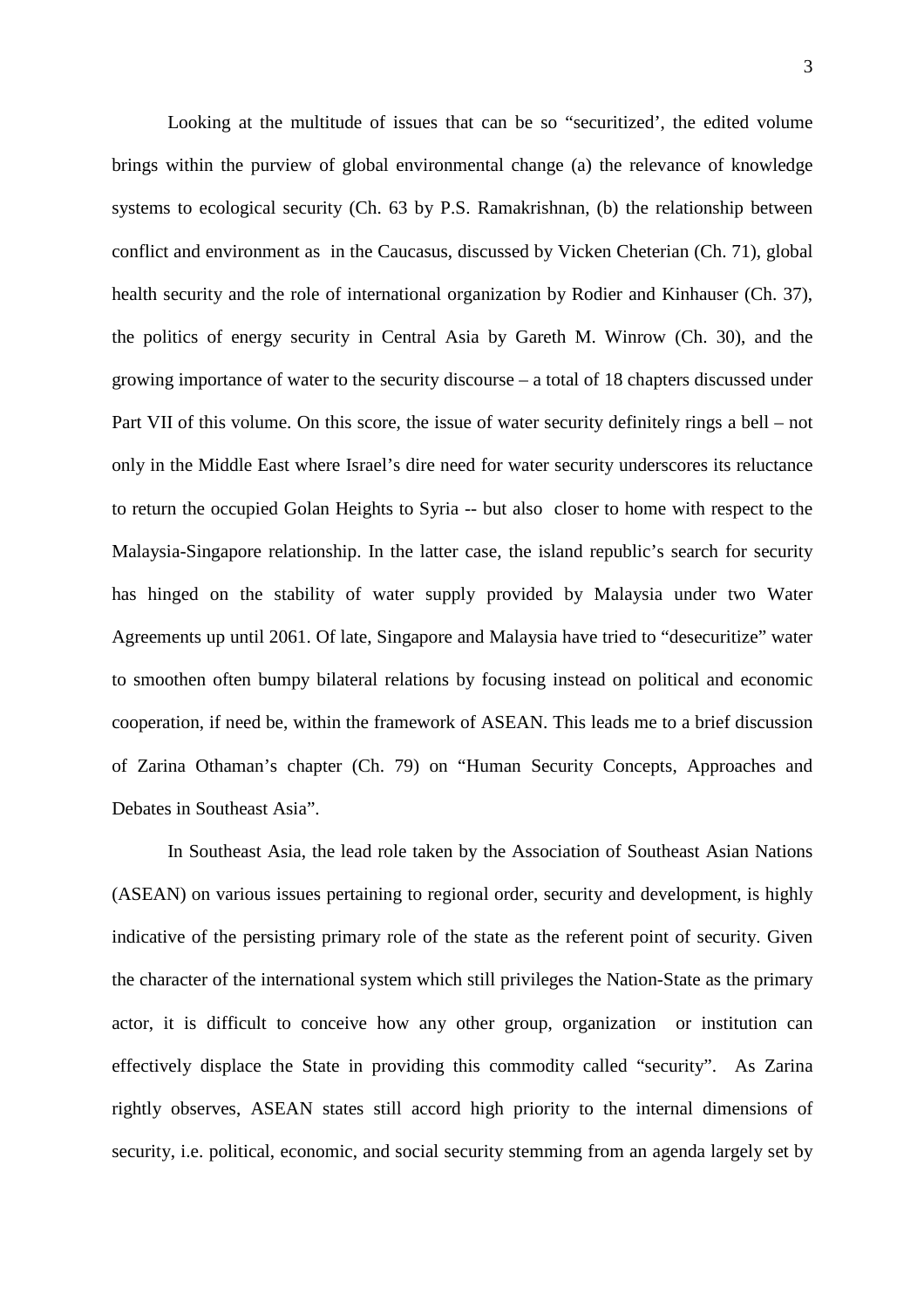the State. Thus, notions of comprehensive security, cooperative security and multilateral security disclose more a political flavour and approach to security. 'Societal security" is a relatively new recognition, let alone human or even gender security. Indeed, arguably there is even confusion over whether 'comprehensive security' sufficiently imports the notion of 'human security'. Zarina pursues this point by quoting Acharya who distinguishes between comprehensive security as focusing on human needs, while human security focuses on human rights (p. 1044). In this scenario where do the people, i.e. society/individuals fit in: as a means to an end (comprehensive security) or as an end in itself (human security)? The record in Southeast Asia thus far clearly has evidenced a strong desire by the State to provide the meaning and content to security. Regionally, the preference is still for the "ASEAN Way", or what we would call investment in 'process regionalism' to manage regional order, cooperation and integration. I would argue that because the structures of governance are still relatively weak especially in some members of ASEAN, and perhaps to a smaller or greater extent less open, the tendency of the State to be both introspective and paternalistic in its approach to security has hindered the development of the full potential of human security in Southeast Asia. Nevertheless, as the chapter points out, some important beginnings have been made via regional and multilateral fora such as ASEAN and ARF to provide more space for government-civil society linkages to develop in furtherance of human security, i.e. finding the right balance between traditional and non-traditional security.

 In conclusion, it needs to be said that this edited volume has undoubtedly raised many pertinent questions and critical issues that will shape the concept and practice of security in the decades ahead. The volume concludes with the realistic observation by Brauch and Oswald Spring that a sound knowledge-based approach to global environmental change, drawing from the numerous disciplines and specializations at our command, is the only viable option that humanity can pursue to avoid the calamities that have befallen us due to poor